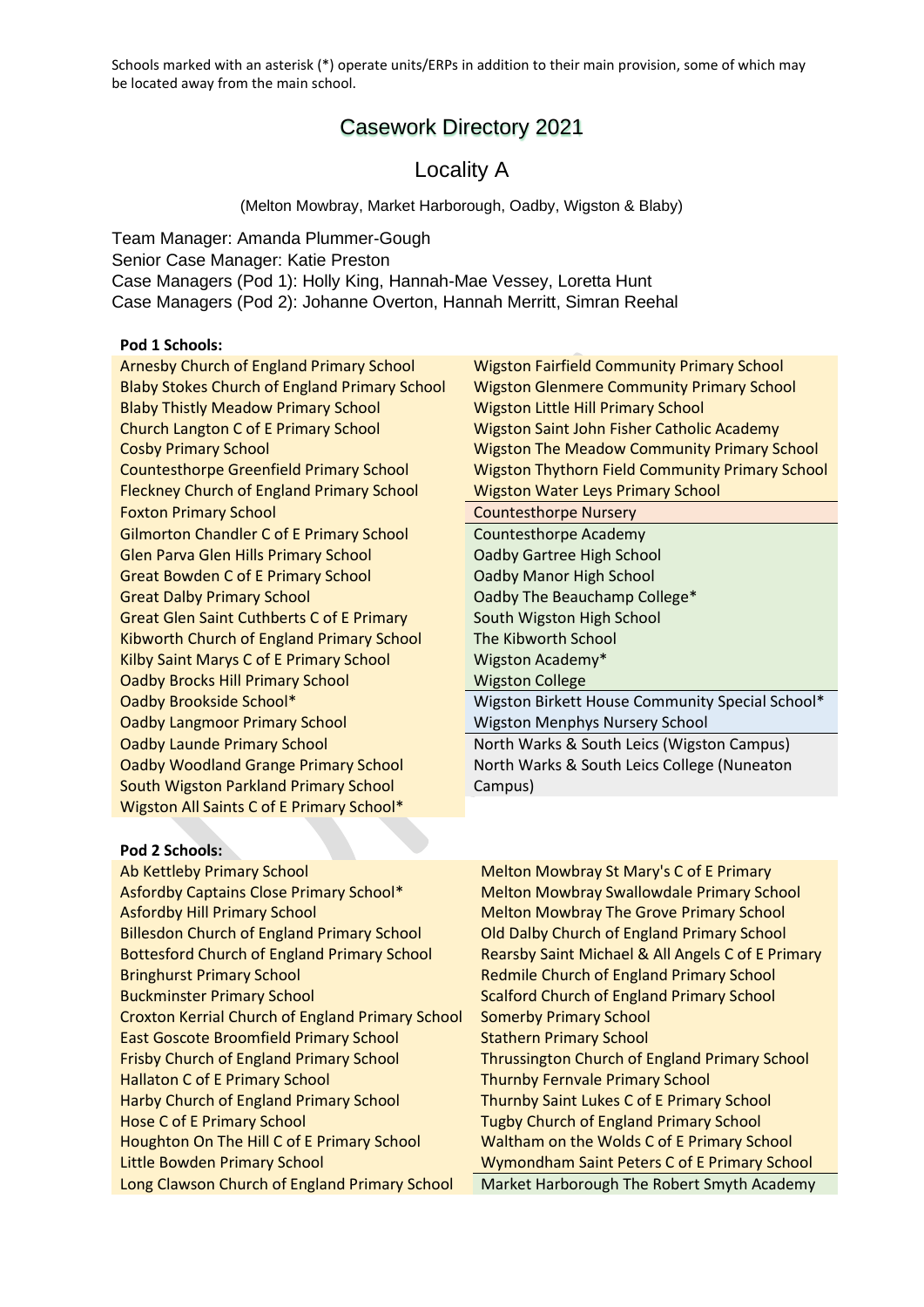Lubbenham All Saints C of E Primary School Market Harborough Welland Park Academy Market Harborough Church of England Academy Melton Mowbray John Ferneley College Market Harborough Farndon Fields Primary Melton Mowbray Long Field Academy Market Harborough Meadowdale Primary School The Priory Belvoir Academy Market Harborough Ridgeway Primary School Melton Mowbray Birch Wood Area Special

Market Harborough St Joseph's Catholic Primary Brooksby Melton College Melton Mowbray Brownlow Primary School Grantham College Melton Mowbray Saint Francis Catholic Primary Leicester College St Margaret's Campus Melton Mowbray Sherard Primary School\*

School\*

#### **Senior Case Manager Schools:**

Brooke Priory School Foxfields Academy Hardwick House School More House School Oaklands School Oakwood School Portland College Progression House RNIB College Loughborough (SENSE) SENSE (RNIB College Kettering) The Fusion Academy The Island Project School The Linnet Independent Learning Centre The Shires At Oakham The Shires at Stretton Wilds Lodge School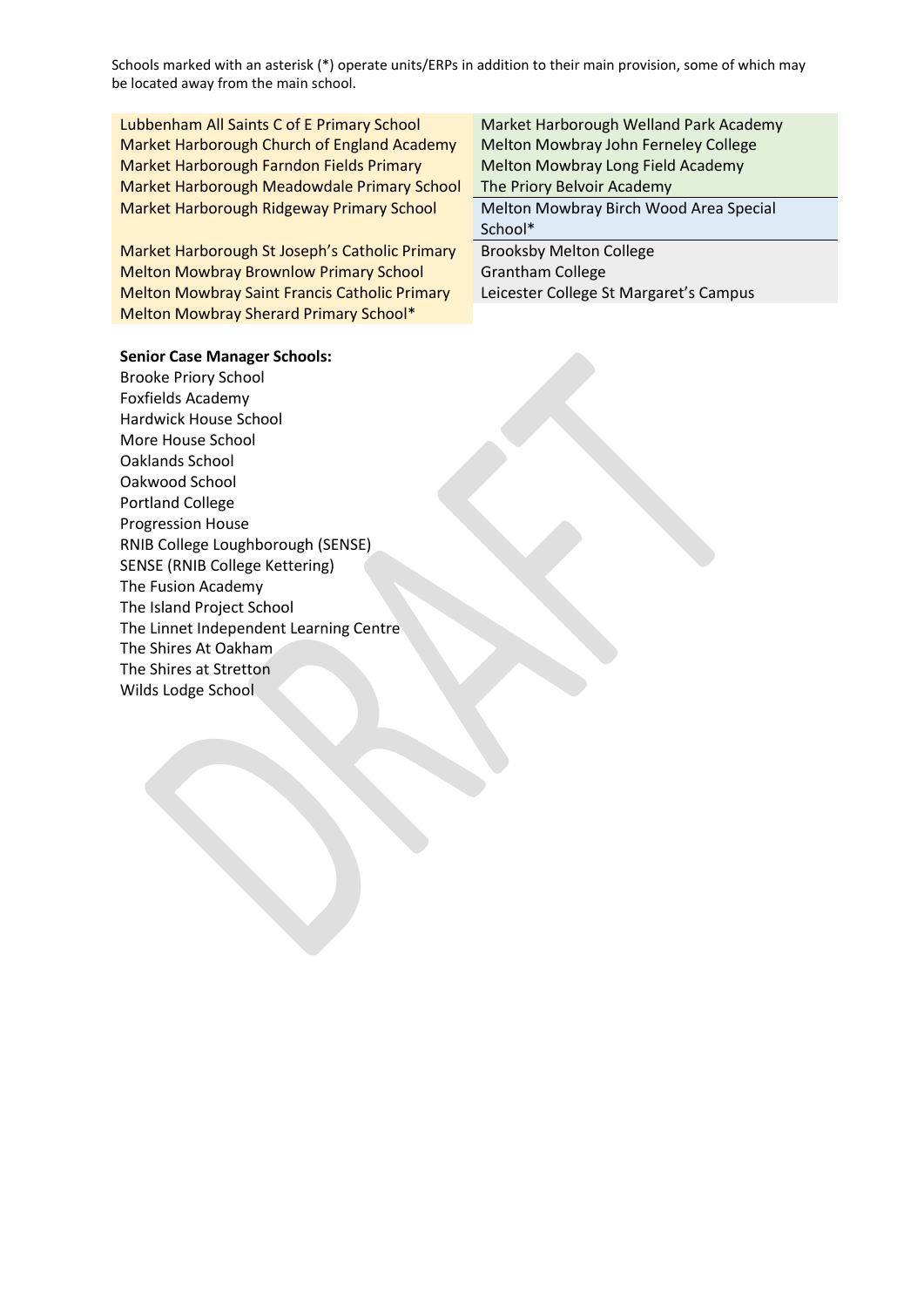# Locality B

#### (Loughborough, North-West & Charnwood)

Team Manager: Cheryl Baxter Senior Case Manager: Marie Harris Case Managers (Pod 1): Eleanor House, Amy Palmer, Rachel Bower Case Managers (Pod 2): Rhiannon Smith, Joshua Crook, Rebecca Applebee (0.5), Vacancy (0.5)

## **Pod 1 Schools:**

| <b>Anstey The Latimer Primary School</b>                               | <b>Rothley Church of England Primary School</b>                          |
|------------------------------------------------------------------------|--------------------------------------------------------------------------|
| <b>Anstey Woolden Hill Primary School</b>                              | <b>Seagrave Village Primary School</b>                                   |
| Appleby Magna Sir John Moore C of E Primary<br><b>School</b>           | <b>Sileby Highgate Community Primary School</b>                          |
| <b>Barkby The Pochin School</b>                                        | <b>Sileby Redlands Community Primary School</b>                          |
| <b>Barrow Hall Orchard Church of England Primary</b>                   | <b>Syston Saint Peter and Saint Paul C of E Primary</b><br><b>School</b> |
| Beacon Academy*                                                        | <b>Syston The Merton Primary School</b>                                  |
| <b>Burton-On-The-Wolds Primary School</b>                              | Swithland St Leonards C of E Primary School                              |
| <b>Cossington Church of England Primary School</b>                     | Thurcaston Richard Hill C of E Primary School                            |
| Diseworth C of E Primary School                                        | Thurmaston Bishop Ellis Catholic Primary School                          |
| <b>Gaddesby Primary School</b>                                         | <b>Thurmaston Church Hill Infant School</b>                              |
| Loughborough Booth Wood Primary School                                 | Thurmaston Church Hill C of E Junior School                              |
| Loughborough Church of England Primary School                          | <b>Thurmaston Eastfield Primary School</b>                               |
| Loughborough Cobden Primary School                                     | <b>Woodhouse Eaves Saint Pauls C of E Primary</b>                        |
|                                                                        | <b>School</b>                                                            |
| Loughborough Holywell Primary School                                   | Wymeswold Church of England Primary School                               |
| Loughborough Mountfields Lodge School                                  | Anstey The Martin High School                                            |
| Loughborough Outwoods Edge Primary School                              | <b>Humphrey Perkins School</b>                                           |
| Loughborough Rendell Primary School                                    | Limehurst Academy                                                        |
| Loughborough Robert Bakewell Primary School                            | Loughborough Charnwood College                                           |
| Loughborough Sacred Heart Catholic Vol<br>Academy                      | Loughborough De Lisle Catholic School                                    |
| Loughborough Saint Marys Catholic Primary<br><b>School</b>             | Syston Wreake Valley Academy*                                            |
| Loughborough Stonebow Primary School                                   | <b>Thurmaston Roundhill Community College</b>                            |
| Loughborough Thorpe Acre Infant School                                 | <b>Woodbrook Vale School</b>                                             |
| Loughborough Thorpe Acre Junior School*                                | Loughborough Ashmount School                                             |
| Mountsorrel Christ Church & St Peters C of E<br><b>Primary School*</b> | <b>Beacon Nursery</b>                                                    |
| Queniborough Church of England Primary School                          | Loughborough College                                                     |
| Rearsby Saint Michael & All Angels C of E Primary                      | Leicester College co Freemen's Park Campus                               |
|                                                                        |                                                                          |
| Pod 2 Schools:                                                         |                                                                          |
| <b>Albert Village Community Primary School</b>                         | <b>New Swannington Primary School</b>                                    |
| Ashby Church of England Primary School                                 | <b>Newton Burgoland Primary School</b>                                   |
| <b>Ashby Hill Top Primary School</b>                                   | <b>Oakthorpe Primary School</b>                                          |
| Achby Willoclow Drimany School                                         | <b>Dackington Church of England Drimany School</b>                       |

Ashby Willesley Primary School Packington Church of England Primary School Ashby Woodcote Primary School\* Nailstone Dove Bank Primary School Belton Church of England Primary School New Swannington Primary School Blackfordby St Margaret's C of E Primary School Newbold C of E Primary School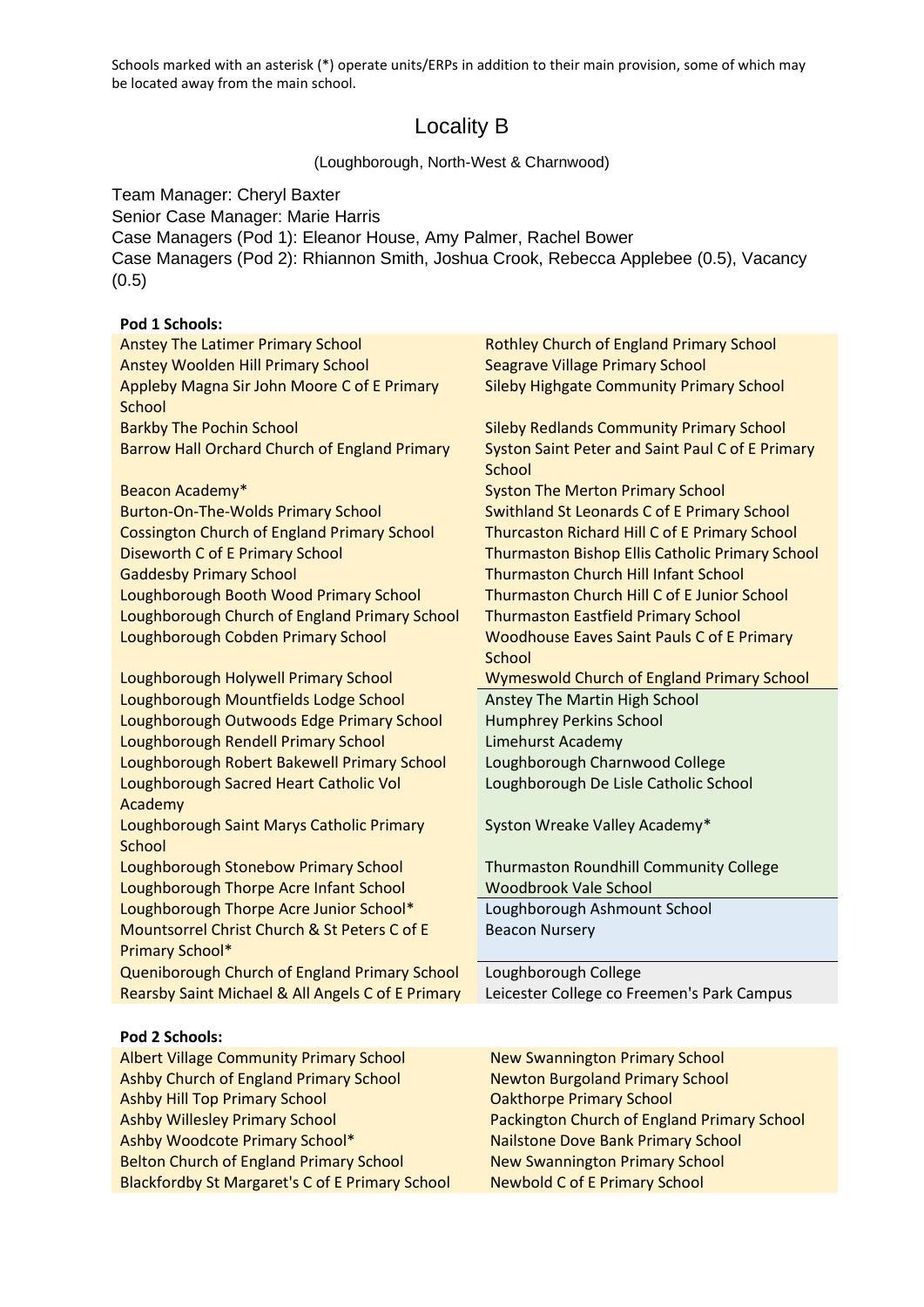| Breedon on the Hill St Hardulphs C of E Primary<br><b>School</b> | Quorn Saint Bartholomew's C of E Primary<br>School |
|------------------------------------------------------------------|----------------------------------------------------|
| <b>Castle Donnington Orchard Community Primary</b>               | Ravenstone Woodstone Community Primary             |
| School                                                           | School                                             |
| Castle Donnington Saint Edwards C of E Primary                   | <b>Shepshed Newcroft Primary School</b>            |
| <b>School</b>                                                    | <b>Shepshed Oxley Primary School</b>               |
| Coalville All Saints C of E Primary School                       |                                                    |
| Coalville Belvoirdale Primary School                             | Shepshed Saint Botolph's C of E Primary School     |
|                                                                  | <b>Shepshed Saint Winefrides Catholic Primary</b>  |
|                                                                  | School                                             |
| <b>Coalville Broom Leys School</b>                               | <b>Snarestone Church of England Primary School</b> |
| <b>Coalville Saint Clare's Catholic Primary School</b>           | Swannington Church of England Primary School       |
| <b>Coalville Warren Hills Community Primary School</b>           | <b>Thringstone Primary School</b>                  |
| <b>Coleorton Viscount Beaumonts C of E Primary</b>               | <b>Whitwick Holy Cross Catholic Primary School</b> |
| <b>School</b>                                                    |                                                    |
| <b>Donisthorpe Primary School</b>                                | Whitwick St John The Baptist C of E Primary        |
|                                                                  | School                                             |
| <b>Ellistown Community Primary School</b>                        | <b>Worthington Primary School</b>                  |
| <b>Griffydam Primary School</b>                                  | <b>Ashby Ivanhoe College</b>                       |
| Hathern Church of England Primary School                         | <b>Ashby School</b>                                |
| <b>Heather Primary School</b>                                    | <b>Castle Donnington College</b>                   |
| <b>Hemington Primary School</b>                                  | <b>Coalville Castle Rock School</b>                |
| <b>Hugglescote Community Primary School*</b>                     | Coalville Newbridge High School                    |
| <b>Ibstock Junior School</b>                                     | Coalville Stephenson Studio School                 |
| <b>Ibstock Saint Denys Church of England Infant</b>              | <b>Ibstock Community College</b>                   |
| School*                                                          |                                                    |
| <b>Kegworth Primary School</b>                                   | Iveshead School*                                   |
| Long Whatton C of E Primary School                               | Quorn Rawlins Community College*                   |
| <b>Measham Church of England Primary School</b>                  | Coalville Forest Way School*                       |
| <b>Measham Saint Charles Catholic Primary School</b>             | <b>Stephenson College</b>                          |
| <b>Moira Primary School</b>                                      |                                                    |
|                                                                  |                                                    |
| <b>Senior Case Manager Schools:</b>                              |                                                    |

Alderwasley Hall School Bladon House School Bredon School High Grange Children's School Homefield College Ivy House School Lewis Charlton School Lodge Farm Education Longdon Park School Maple Hayes Hall School Nanpantan Hall Nurture Centre Royal School for The Deaf (Derby) The Grange Therapeutic School The Place Independent School Trinity College Woodside Lodge Outdoor Learning Centre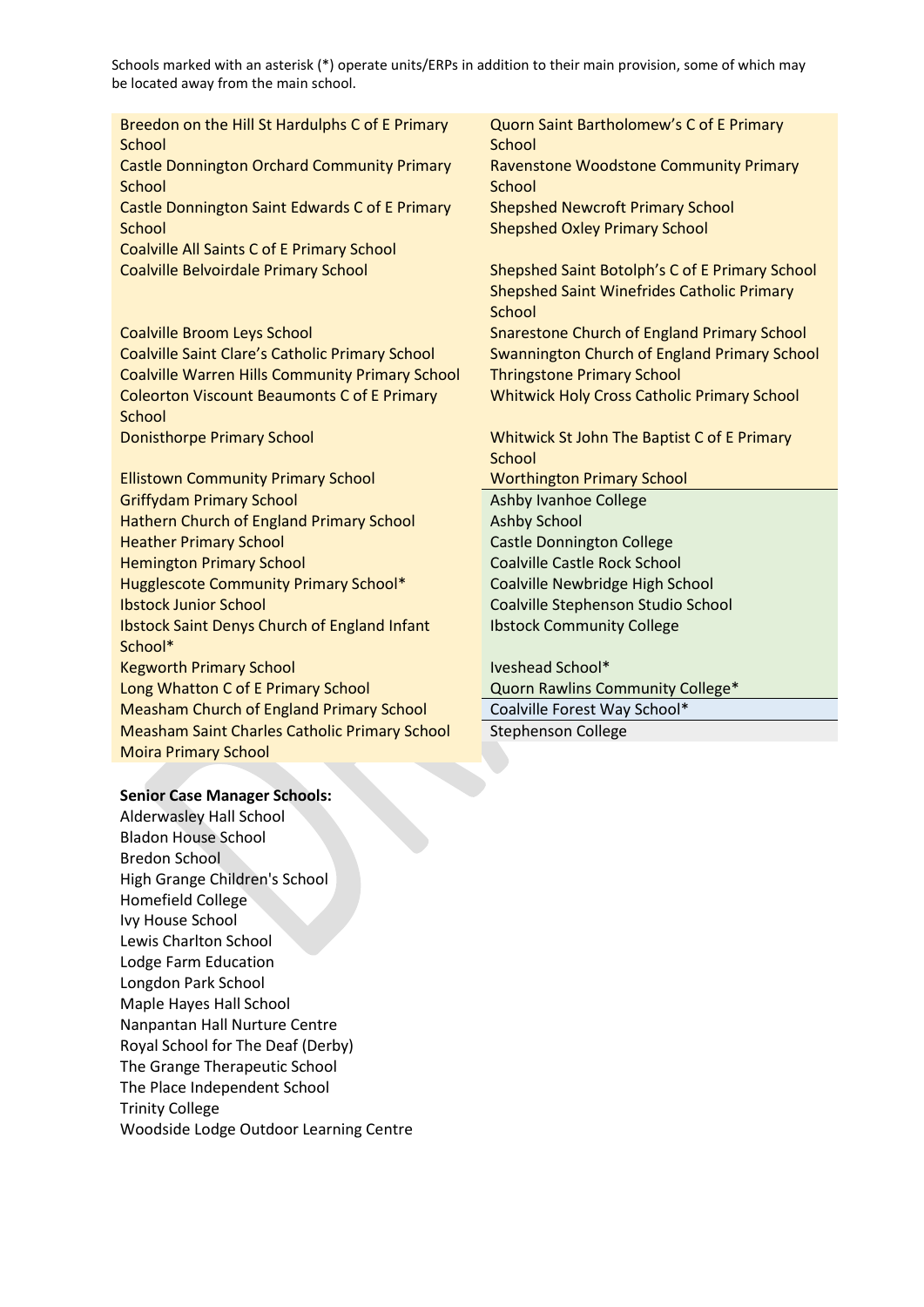# Locality C

(Hinckley, Bosworth, Groby and Glenfield)

Team Manager: Skye MacArthur Senior Case Manager: Jackie White Case Managers (Pod 1): Karen Green, Kanan Bhatt, Megan McKenzie Case Managers (Pod 2): Sarah Sutherington, Alison Barnes, Adele Arden (Chris Capell)

| Pod 1 Schools:                                                    |                                                                |
|-------------------------------------------------------------------|----------------------------------------------------------------|
| <b>Barwell Church of England Academy</b>                          | Hinckley Westfield Junior School*                              |
| <b>Barwell Infant School</b>                                      | Husbands Bosworth C of E Primary School                        |
| <b>Broughton Astley Hallbrook Primary School</b>                  | Market Bosworth Saint Peters C of E Primary<br>Academy         |
| <b>Broughton Astley Old Mill Primary School</b>                   | North Kilworth St Andrews C of E Primary School                |
| <b>Broughton Astley Orchard Church of England</b>                 | <b>Sharnford Church of England Primary School</b>              |
| <b>Primary School</b>                                             |                                                                |
| <b>Burbage Church of England Infant School</b>                    | South Kilworth Church of England Primary School                |
| <b>Burbage Junior School</b>                                      | <b>Stoke Golding Saint Margaret's C of E Primary</b><br>School |
| <b>Burbage Sketchley Hill Primary School</b>                      | <b>Stoney Stanton Manorfield C of E Primary School</b>         |
| <b>Congerstone Primary School</b>                                 | <b>Swinford Church of England Primary School</b>               |
| <b>Desford Community Primary School</b>                           | <b>Thurlaston Church of England Primary School</b>             |
| <b>Dunton Bassett Primary School</b>                              | Witherley Church of England Primary School                     |
| <b>Earl Shilton Newlands Community Primary</b>                    | <b>Bosworth Academy</b>                                        |
| <b>School</b>                                                     |                                                                |
| Earl Shilton Saint Peters Catholic Primary School                 | <b>Broughton Astley Thomas Estley Community</b><br>College     |
| Earl Shilton St Simon and St Jude C of E Primary                  | <b>Burbage Hastings High School</b>                            |
| Earl Shilton Townlands C of E Primary School                      | Earl Shilton Heath Lane Academy                                |
| Higham On The Hill Church of England Primary                      | Hinckley Academy & John Cleveland 6th Form                     |
| <b>School</b>                                                     | Centre                                                         |
| <b>Hinckley Battling Brook Community Primary</b><br><b>School</b> | <b>Hinckley Redmoor Academy</b>                                |
| <b>Hinckley Parks Primary School</b>                              | <b>Market Bosworth School</b>                                  |
| <b>Hinckley Richmond Primary School</b>                           | Stoke Golding Saint Martin's Catholic School                   |
| <b>Hinckley Saint Marys Church of England Primary</b>             | Hinckley Dorothy Goodman School (including                     |
| School                                                            | Cleveland House)                                               |
| <b>Hinckley Saint Peters Catholic Primary School</b>              | Sketchley Hill Menphys Nursery                                 |
| Hinckley Westfield Infant School*                                 | North Warks & South Leics College (Hinckley                    |
|                                                                   | Campus                                                         |
|                                                                   |                                                                |

| Pod 2 Schools:                                      |                                                  |
|-----------------------------------------------------|--------------------------------------------------|
| <b>Barlestone C of E Primary School</b>             | Narborough Red Hill Field Primary School         |
| <b>Birstall Hallam Fields Primary School</b>        | Narborough The Pastures Primary School           |
| <b>Birstall Highcliffe Primary School</b>           | Newbold Verdon Primary School*                   |
| <b>Birstall Riverside Primary School</b>            | <b>Newtown Linford Primary School</b>            |
| <b>Bitteswell Saint Marys C of E Primary School</b> | North Kilworth Saint Andrews C of E Primary      |
|                                                     | School                                           |
| <b>Braunstone Kingsway Primary School</b>           | <b>Ratby Primary School</b>                      |
| <b>Braunstone Millfield LEAD Academy</b>            | Sapcote All Saints Church of England Primary Sch |
| <b>Braunstone Ravenhurst Primary School</b>         | <b>Sheepy Magna C of E Primary School</b>        |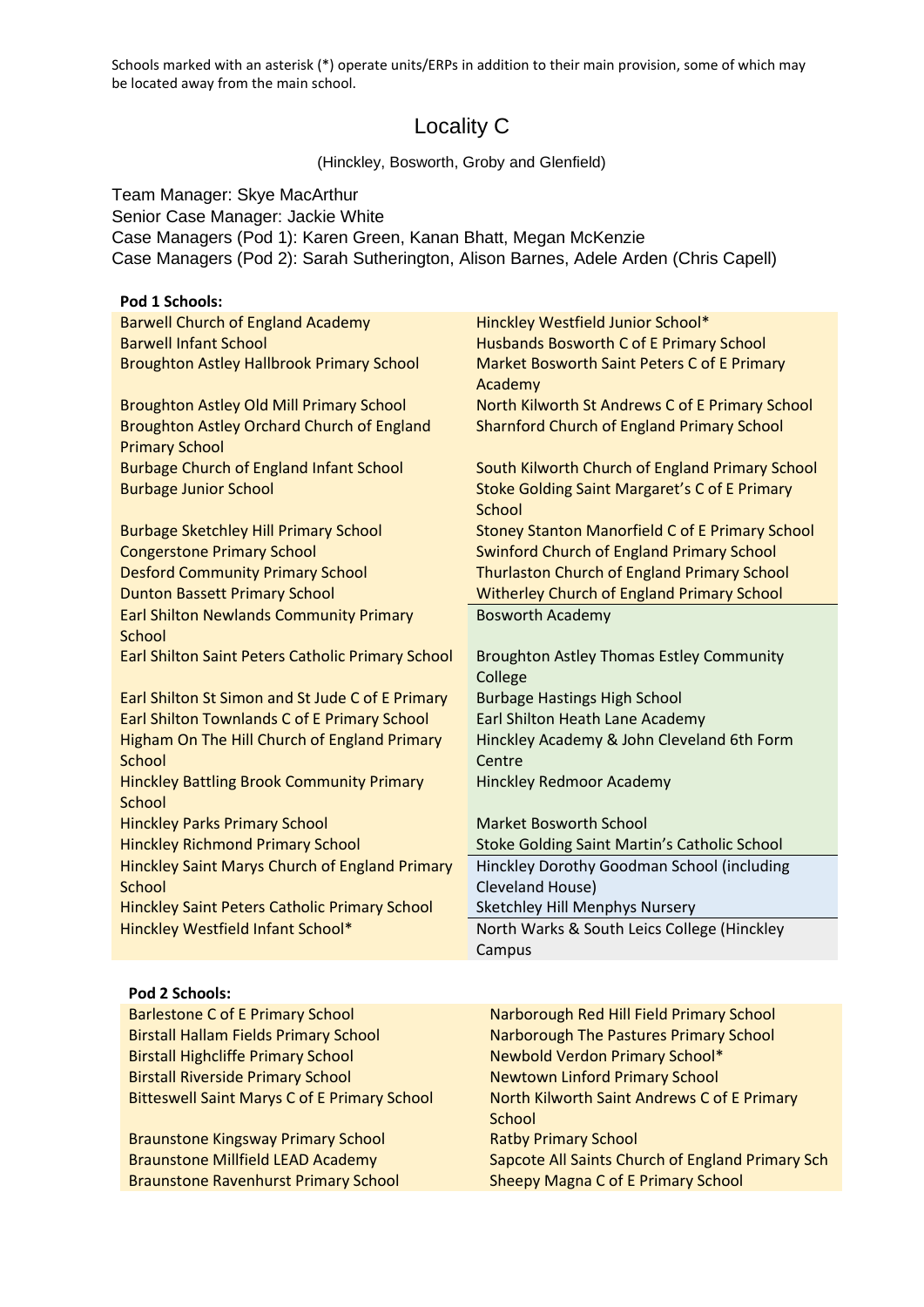| <b>Claybrooke Primary School</b>                   | South Kilworth C of E Primary School                |
|----------------------------------------------------|-----------------------------------------------------|
| <b>Croft Church of England Primary School</b>      | <b>Stanton Under Bardon Community Primary</b>       |
|                                                    | School                                              |
| <b>Enderby Danemill Primary School</b>             | <b>Thornton Community Primary School</b>            |
| <b>Fossebrook Primary School</b>                   | <b>Ullesthorpe Church of England Primary School</b> |
| <b>Glenfield Primary School*</b>                   | <b>Whetstone Badgerbrook Primary School</b>         |
| <b>Glenfield The Hall School</b>                   | <b>Whetstone Saint Peters C of E Primary School</b> |
| <b>Groby Elizabeth Woodville Primary School</b>    | Birstall The Cedars Academy*                        |
| <b>Groby Lady Jane Grey Primary School</b>         | <b>Enderby Brockington College</b>                  |
| <b>Groby Martinshaw Primary School</b>             | <b>Groby Brookvale Groby Learning Campus</b>        |
| <b>Huncote Community Primary School</b>            | <b>Lutterworth College</b>                          |
| <b>Kirby Muxloe Primary School</b>                 | Lutterworth High School                             |
| Leicester Forest East Stafford Leys Primary School | Markfield South Charnwood High School               |
| Lubbesthorpe Primary School*                       | The Winstanley School*                              |
| Lutterworth John Wycliffe Primary School           | Woodhouse Eaves Maplewell Hall School*              |
| Lutterworth Sherrier Church of England Primary     | Gateway College                                     |
| School                                             |                                                     |
| <b>Markfield Mercenfeld Primary School</b>         | Leicester College Abbey Park Campus                 |
| Narborough Greystoke Primary School                |                                                     |

#### **Senior Case Manager Schools:**

ALP Leicester Arc School Old Arley ASPIRE: Life skills Learning Centre Avon Park School Blue Mountain Education Brooke House Day School Calman Colaiste (Kisimul Group) Clovelly House School Discovery Academy Dovetree School Gryphon School Independent Educational Services Kisimul School Lodge Farm Education Mary Hare School Meadow View Farm School Overley Hall School Pegasus School REAL Education Ltd Sketchley Forest House Sketchley School Wathen Grange School (Mancetter) Wolfdale School